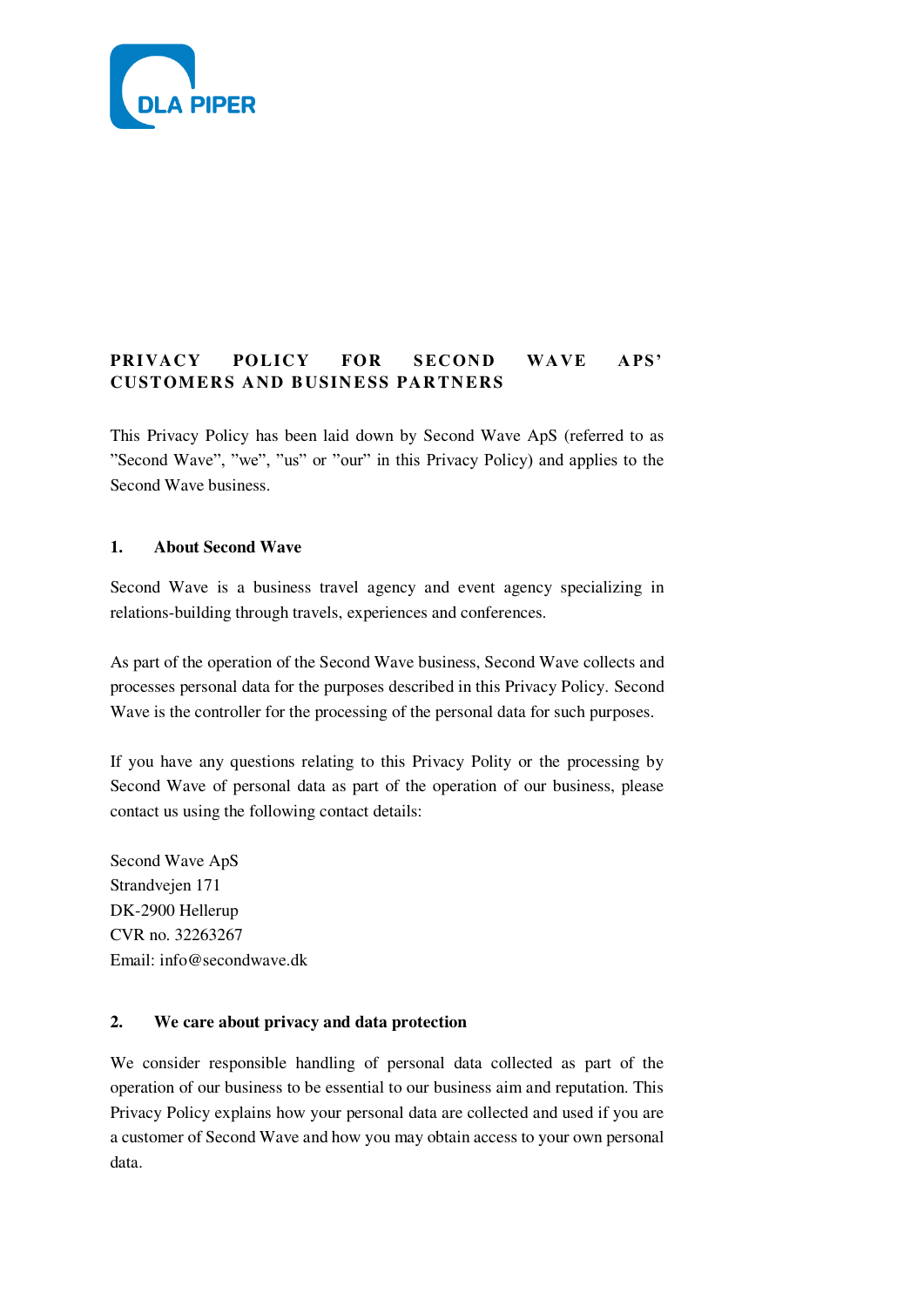

#### **3. What are personal data?**

Personal data are any information concerning an identified or identifiable natural person. An identifiable natural person means a person who can be identified, directly or indirectly, in particular by reference to an identifier, e.g. a name, an identification number or one or more factors specific to the identity of a given person.

#### **4. What types of personal data do we process about you and why?**

The data we collect about you will be used for various purposes in connection with your customer relationship and the operation of the Second Wave business. The data collected may vary depending on whether you are a customer, supplier or business partner, but will generally be data relating to customer management and supplier management and data relating to Second Wave's rights and obligations.

Any failure by you to provide personal data may mean that we at Second Wave will be unable to fulfil our obligations relating to your customer or supplier relationship.

Second Wave collects and processes general personal data, passport information and certain health status data in connection with your customer relationship with Second Wave.

Second Wave will typically collect the following data:

#### **Data about our customers**

Data that you provide to us when becoming a customer of Second Wave, including contact details (name and address of the enterprise), relevant information on your employees in connection with events and travel arrangements organized by Second Wave for the employees, your marketing or communication preferences, and data that you provide to us when contacting us to ask a question or to report a problem or generally as part of your customer relationship with Second Wave.

#### **Data about our suppliers and business partners**

Data that you provide to us in connection with the conclusion of a supply or cooperation agreement, including contact details (workplace, job title, first name, middle name(s), last name, address, telephone number and email address), data that you provide to us on your marketing or communication preferences, and data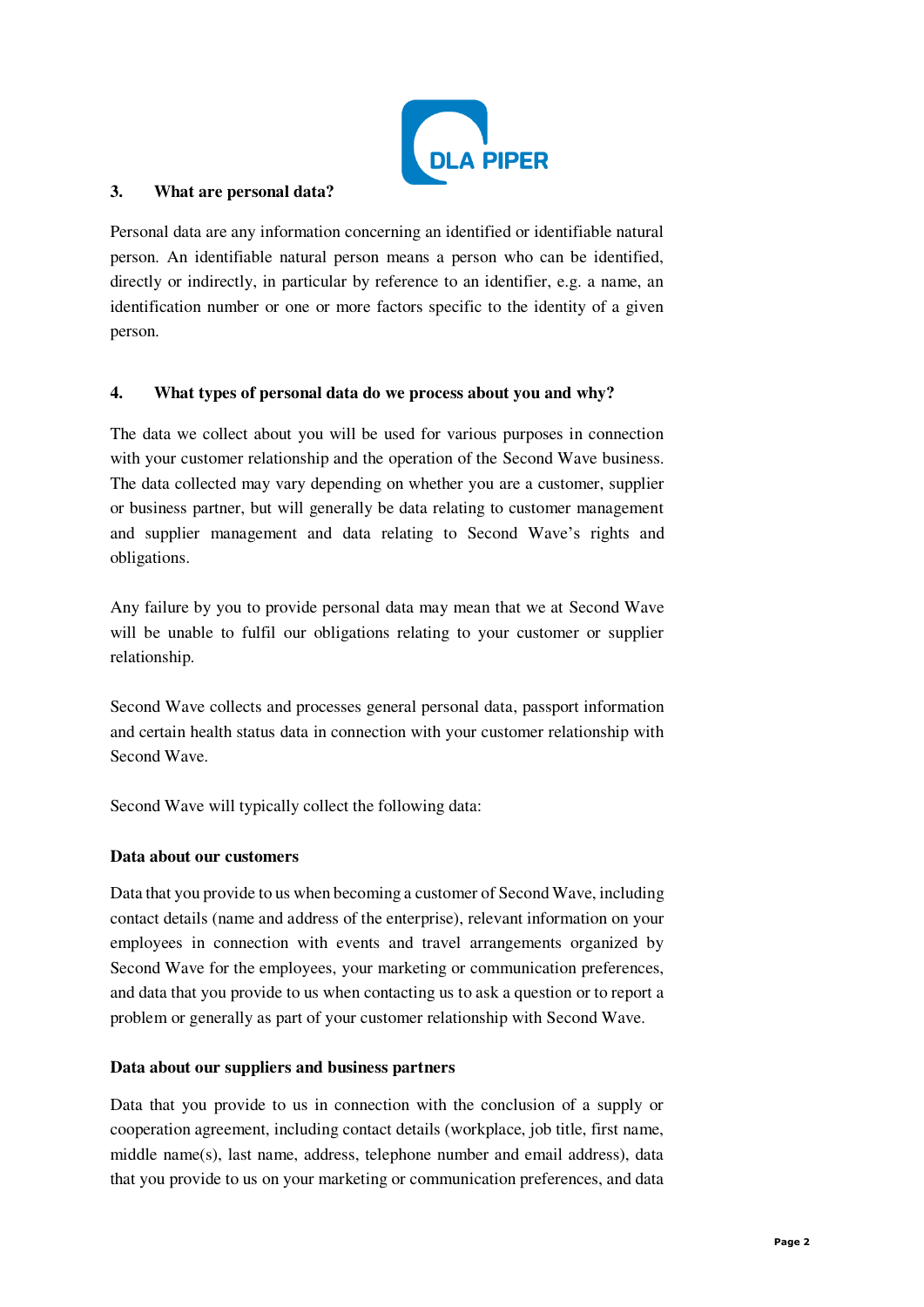

that you provide to us when contacting us to ask a question or to report a problem or generally as part of our cooperative relations.

### **Data that we collect and process when you visit our website**

Data on the way you navigate to and between our websites and the resources you access, information on your computer, device and browser, including in some instances your IP address, browser type, and other hardware and software information. If you access our website from a mobile device, we may also collect the unique identification number of your device.

### **5. Use of your personal data**

Second Wave processes your personal data for the purposes set out below. Please note that not all the specified purposes, categories of data, recipients of data or types of processing of data will in all instances apply to you.

Second Wave processes your personal data solely to the extent necessary in connection with your customer or supplier relationship or cooperative relations (in each case taking any interests into account) or according to current law.

**Customer relationship management** – Creation and management of your customer relationship with Second Wave as part of the operation of the Second Wave business, including invoicing, debt collection, marketing, statistics, etc. All statistics and analyses will be prepared in anonymous form and so do not contain data directly attributable to you as a natural person. Furthermore, in connection with the customer relationship management, Second Wave may process data about our customer contact persons.

**Supplier relationship and cooperative relations management** – Second Wave processes your personal data as part of the management of supplier relationships and/or cooperative relations where you are a supplier or business partner or a contact person of a supplier or business partner with which Second Wave has business relations as part of the operation of our business, including the maintenance of our CRM register containing information about our contact persons for our suppliers and business partners.

**Operation and maintenance of our websites** – The provision of our online services at our websites, including to support the ongoing evaluation and improvement of our websites.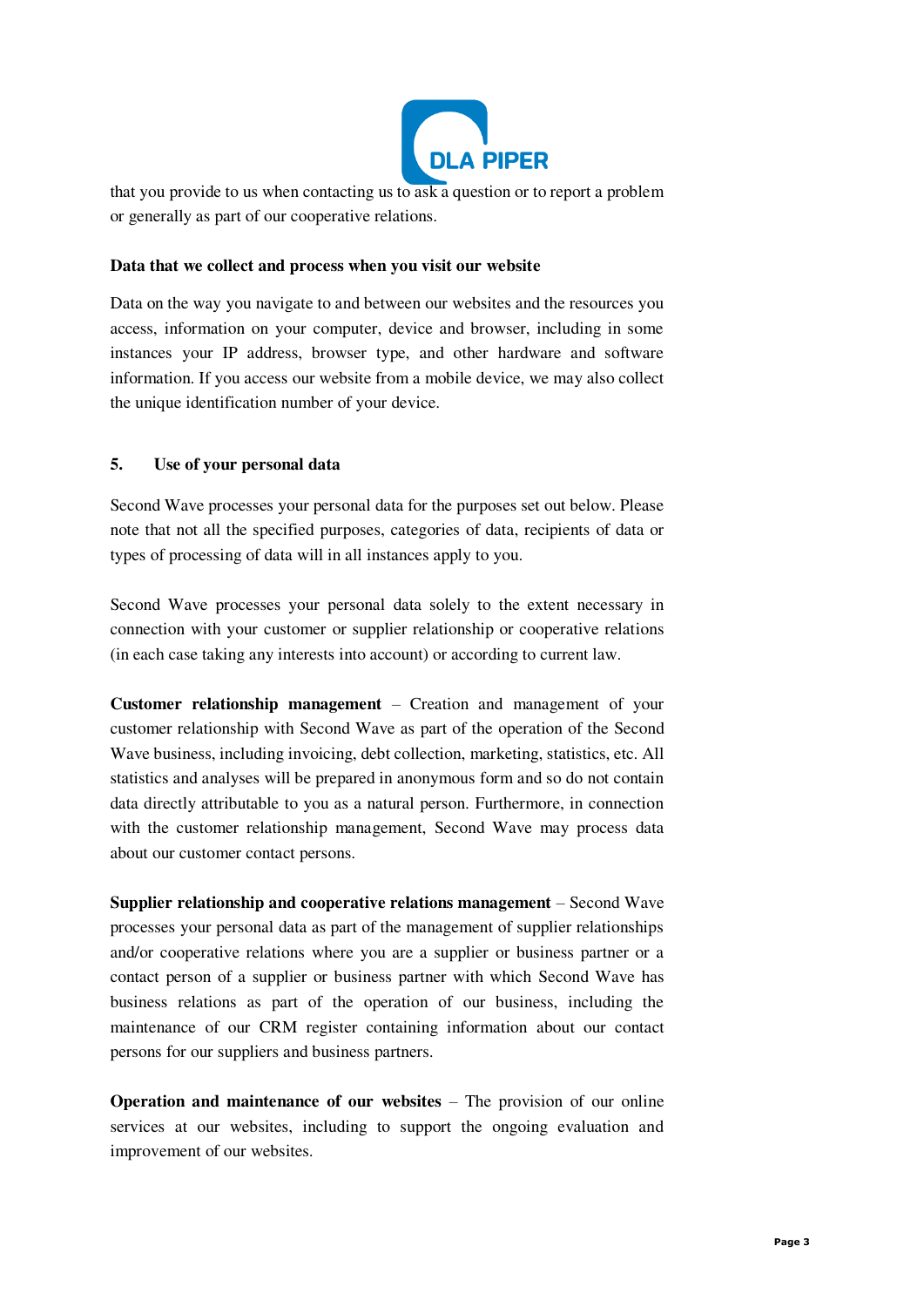

**Compliance with current laws and regulations** – The compliance with laws and regulations to which Second Wave is subject in connection with the operation of the business or to fulfil various duties of reporting or disclosure under current laws and regulations imposed on Second Wave.

Second Wave does not use your personal data to make decisions based solely on automatic processing, including profiling.

Second Wave endeavours to ensure that all personal data processed by us are accurate and up to date. As a result, we request that you always inform us of any change in your data (e.g. any change of address or payment details) to enable us to ensure that the data are always accurate and up to date.

# **6. Legal basis for the processing of your personal data**

Second Wave generally processes the data about you on one of the following bases: (1) You have given your consent to the processing of your personal data for one or more specific purposes (Article  $6(1)(a)$  of the GDPR), (2) the conclusion or performance of your agreement with Second Wave (Article  $6(1)(b)$ ) of the GDPR), (3) the legitimate interests pursued by Second Wave, i.e. the purposes described above, (Article 6(1)(f) of the GDPR), and/or (4) compliance with a legal obligation to which Second Wave is subject (Article  $6(1)(c)$  of the GDPR). Moreover, there may be situations in which we process your personal data for the purposes of the legitimate interests pursued by a third party in connection with the purposes described above, except where such interests are overridden by your interests (Article 6(1)(f) of the GDPR).

# **7. Sharing of personal data**

Second Wave will disclose data only to the extent necessary as part of the operation of our business.

Furthermore, Second Wave may disclose your personal data and/or make them available to other suppliers and/or service providers in connection with the general operation of our business, e.g. in connection with the external administration of our IT systems, analysis tasks, marketing tasks, debt collection, credit rating, audit, legal assistance, hotels, airline companies and other relevant travel business partners, etc.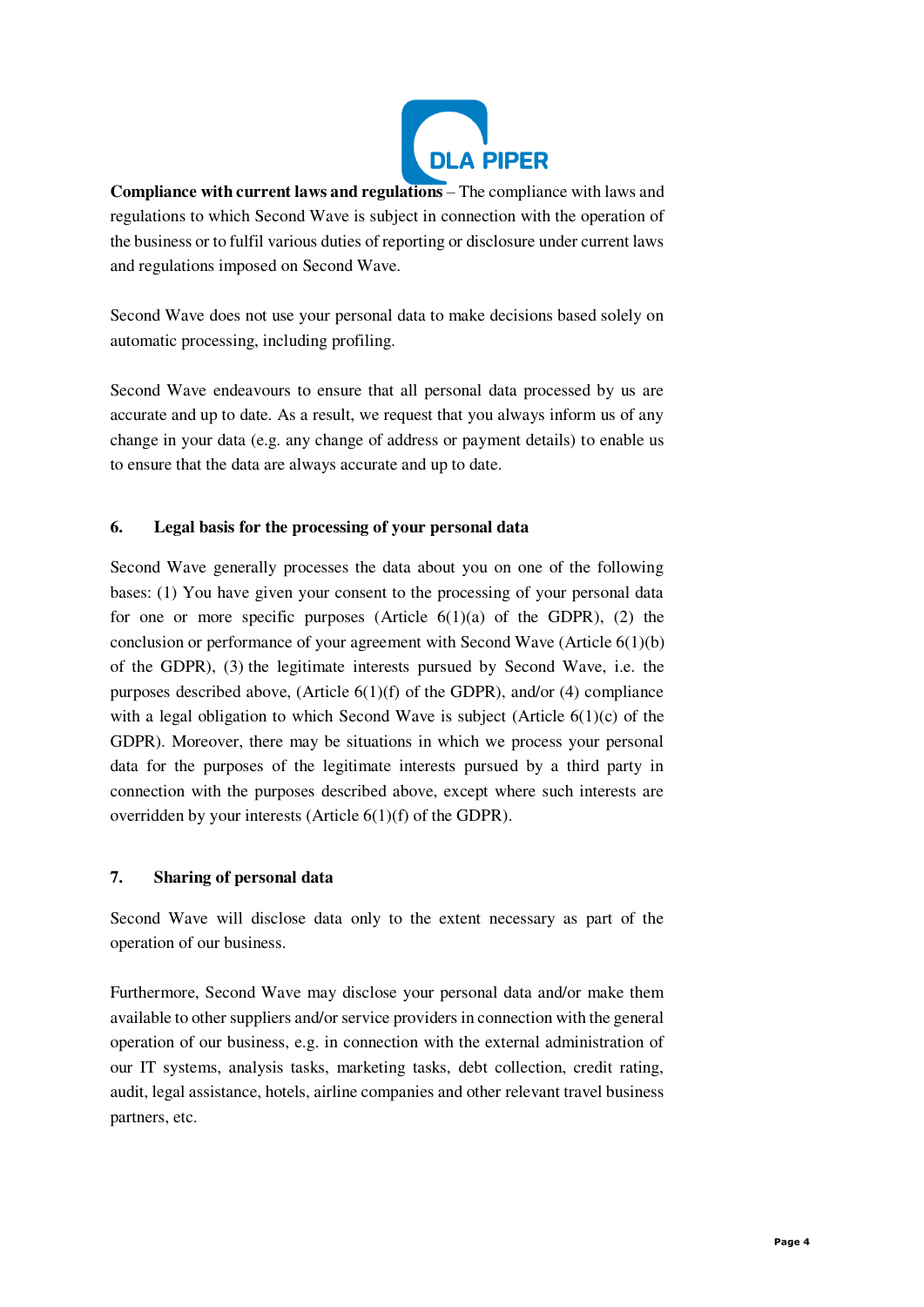

Second Wave endeavours, wherever possible, to restrict the disclosure of personal data in a form enabling them to be attributed to a natural person in order to limit the instances of disclosure of data that could be attributed to you personally.

Second Wave does not disclose your personal data unless such disclosure is necessary in order to perform our activities or fulfil your needs.

Your personal data may be transferred to countries within as well as outside the European Economic Area (EEA).

When transferring your data to third countries, we have ensured that appropriate security measures have been implemented to protect your personal data and that the transfer of your personal data is in compliance with the requirements and obligations under current data protection law.

# **8. Data integrity and data protection**

Personal data are retained for no longer than is necessary in relation to the purpose for which they were collected, unless retention is necessary to comply with national statutory requirements, including statutory retention periods relating to EU-subsidy control, bookkeeping, etc.

Second Wave's policy is to protect personal data by taking adequate technical and organisational security measures. Once your personal data are no longer needed, we will ensure that they are erased in a secure manner.

#### **9. Your rights**

You are entitled at all times to exercise your rights under the data protection legislation in force at any time. You may for example request access to your personal data in Second Wave's possession and object to the processing of the data. Furthermore, you may request rectification or erasure of any inaccurate data about you, withdraw a consent to processing of your personal data and exercise your right to data portability.

If you wish to exercise one or more of your rights, please contact us at info@secondwave.dk. Your request will be processed in accordance with the data protection legislation in force at any time.